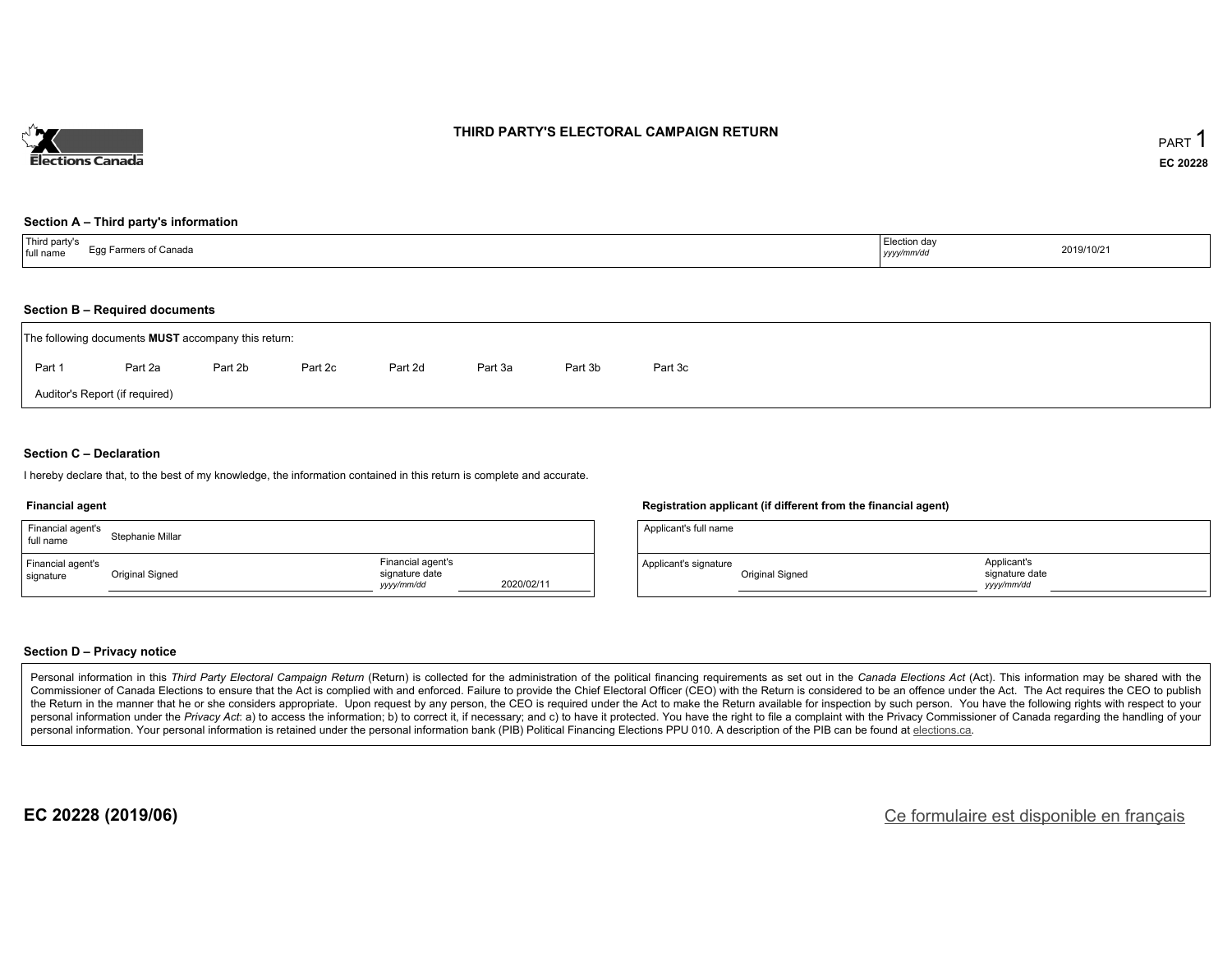

### **THIRD PARTY'S ELECTORAL CAMPAIGN RETURN HIRD PARTY'S ELECTORAL CAMPAIGN RETURN<br>Statement of monetary contributions received PART 2a PART 2a**

**EC 20228**

| No. | Full name | <b>Street</b><br>no. | <b>Street</b> | Apt. | City | Prov./<br>Terr. | Postal<br>code | Date<br>received                                                                    | Individual | <b>Business /</b><br>Commercial<br>organization | Government | Trade union | Corporation<br>without share<br>capital | Unincorporated<br>organization or<br>association |
|-----|-----------|----------------------|---------------|------|------|-----------------|----------------|-------------------------------------------------------------------------------------|------------|-------------------------------------------------|------------|-------------|-----------------------------------------|--------------------------------------------------|
|     |           |                      |               |      |      |                 |                | yyyy/mm/dd                                                                          | \$         | \$                                              | \$         | \$          | \$                                      | \$                                               |
|     |           |                      |               |      |      |                 |                |                                                                                     |            |                                                 |            |             |                                         |                                                  |
|     |           |                      |               |      |      |                 |                |                                                                                     |            |                                                 |            |             |                                         |                                                  |
|     |           |                      |               |      |      |                 |                |                                                                                     |            |                                                 |            |             |                                         |                                                  |
|     |           |                      |               |      |      |                 |                |                                                                                     |            |                                                 |            |             |                                         |                                                  |
|     |           |                      |               |      |      |                 |                |                                                                                     |            |                                                 |            |             |                                         |                                                  |
|     |           |                      |               |      |      |                 |                |                                                                                     |            |                                                 |            |             |                                         |                                                  |
|     |           |                      |               |      |      |                 |                |                                                                                     |            |                                                 |            |             |                                         |                                                  |
|     |           |                      |               |      |      |                 |                |                                                                                     |            |                                                 |            |             |                                         |                                                  |
|     |           |                      |               |      |      |                 |                |                                                                                     |            |                                                 |            |             |                                         |                                                  |
|     |           |                      |               |      |      |                 |                |                                                                                     |            |                                                 |            |             |                                         |                                                  |
|     |           |                      |               |      |      |                 |                |                                                                                     |            |                                                 |            |             |                                         |                                                  |
|     |           |                      |               |      |      |                 |                |                                                                                     |            |                                                 |            |             |                                         |                                                  |
|     |           |                      |               |      |      |                 |                |                                                                                     |            |                                                 |            |             |                                         |                                                  |
|     |           |                      |               |      |      |                 |                |                                                                                     |            |                                                 |            |             |                                         |                                                  |
|     |           |                      |               |      |      |                 |                | Totals carried forward from previous page \$                                        |            |                                                 |            |             |                                         |                                                  |
|     |           |                      |               |      |      |                 |                | Total amount of monetary contributions by contributors who gave over \$200 (A)      |            |                                                 |            |             |                                         |                                                  |
|     |           |                      |               |      |      |                 |                | Number of contributors who gave over \$200                                          |            |                                                 |            |             |                                         |                                                  |
|     |           |                      |               |      |      |                 |                | Total amount of monetary contributions by contributors who gave \$200 or less $(B)$ |            |                                                 |            |             |                                         |                                                  |
|     |           |                      |               |      |      |                 |                | Number of contributors who gave \$200 or less                                       |            |                                                 |            |             |                                         |                                                  |
|     |           |                      |               |      |      |                 |                | Total amount of all monetary contributions (A+B)                                    |            |                                                 |            |             |                                         |                                                  |
|     |           |                      |               |      |      |                 |                | Number of contributors who gave monetary contributions                              |            |                                                 |            |             |                                         |                                                  |

| Third<br>party | `onor.<br>- 11<br>. | ,,,,, | 2019/10/2 | Page |  |  |  |
|----------------|---------------------|-------|-----------|------|--|--|--|
|----------------|---------------------|-------|-----------|------|--|--|--|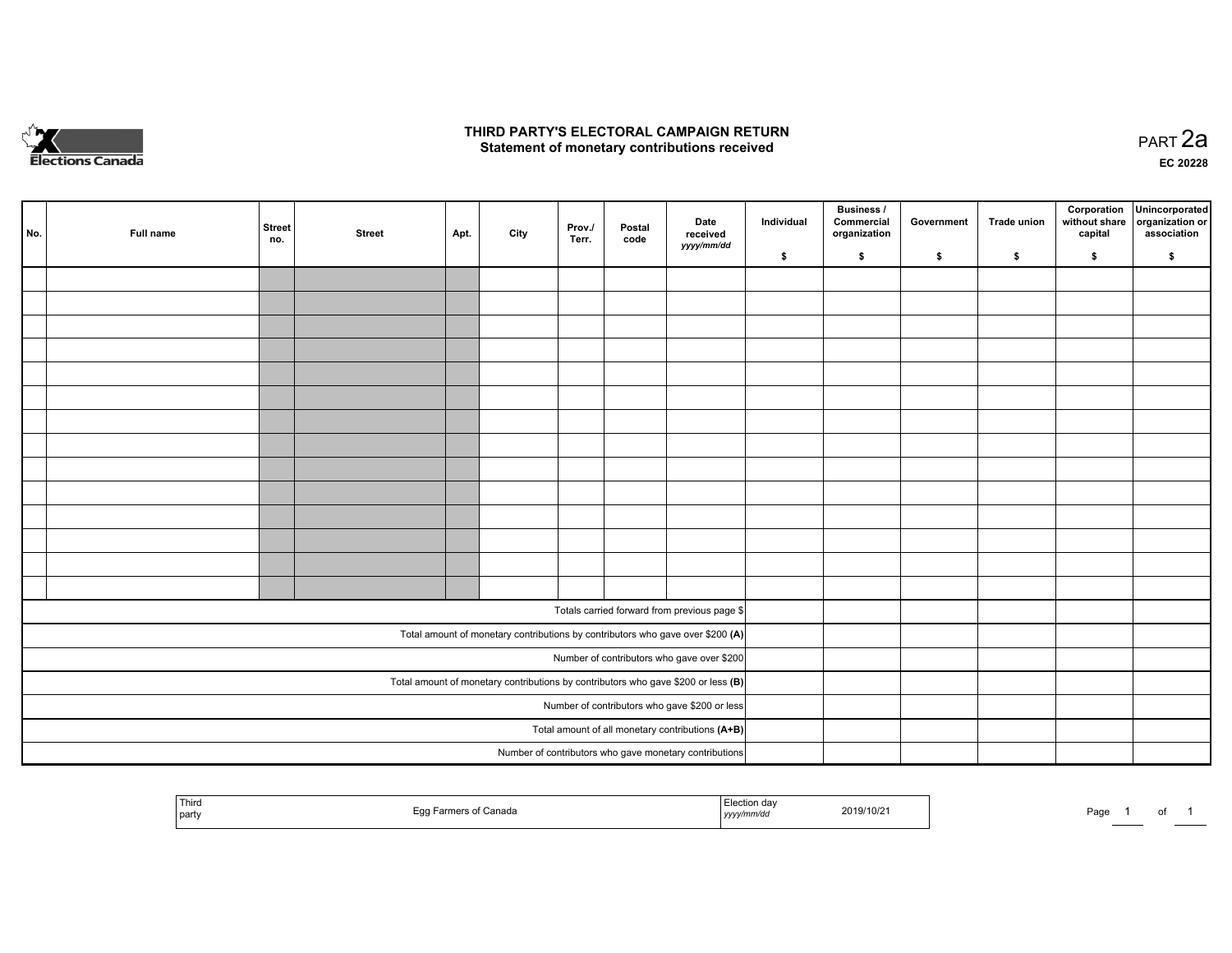

## **THIRD PARTY'S ELECTORAL CAMPAIGN RETURN**  THIRD PARTY'S ELECTORAL CAMPAIGN RETURN<br>Statement of non-monetary contributions received

| No.                                                  | Full name | <b>Street</b><br>no. | <b>Street</b>                                 | Apt. | City | Prov.<br>Terr. | Postal<br>code | Date<br>received<br>yyyy/mm/dd                                                          | Individual | <b>Business /</b><br>Commercial<br>organization | Government | Trade union | Corporation<br>without share<br>capital | Unincorporated<br>organization or<br>association |
|------------------------------------------------------|-----------|----------------------|-----------------------------------------------|------|------|----------------|----------------|-----------------------------------------------------------------------------------------|------------|-------------------------------------------------|------------|-------------|-----------------------------------------|--------------------------------------------------|
|                                                      |           |                      |                                               |      |      |                |                |                                                                                         | \$         | \$                                              | \$         | \$          | \$                                      | \$                                               |
|                                                      |           |                      |                                               |      |      |                |                |                                                                                         |            |                                                 |            |             |                                         |                                                  |
|                                                      |           |                      |                                               |      |      |                |                |                                                                                         |            |                                                 |            |             |                                         |                                                  |
|                                                      |           |                      |                                               |      |      |                |                |                                                                                         |            |                                                 |            |             |                                         |                                                  |
|                                                      |           |                      |                                               |      |      |                |                |                                                                                         |            |                                                 |            |             |                                         |                                                  |
|                                                      |           |                      |                                               |      |      |                |                |                                                                                         |            |                                                 |            |             |                                         |                                                  |
|                                                      |           |                      |                                               |      |      |                |                |                                                                                         |            |                                                 |            |             |                                         |                                                  |
|                                                      |           |                      |                                               |      |      |                |                |                                                                                         |            |                                                 |            |             |                                         |                                                  |
|                                                      |           |                      |                                               |      |      |                |                |                                                                                         |            |                                                 |            |             |                                         |                                                  |
|                                                      |           |                      |                                               |      |      |                |                |                                                                                         |            |                                                 |            |             |                                         |                                                  |
|                                                      |           |                      |                                               |      |      |                |                |                                                                                         |            |                                                 |            |             |                                         |                                                  |
|                                                      |           |                      |                                               |      |      |                |                |                                                                                         |            |                                                 |            |             |                                         |                                                  |
|                                                      |           |                      |                                               |      |      |                |                |                                                                                         |            |                                                 |            |             |                                         |                                                  |
|                                                      |           |                      |                                               |      |      |                |                |                                                                                         |            |                                                 |            |             |                                         |                                                  |
|                                                      |           |                      |                                               |      |      |                |                |                                                                                         |            |                                                 |            |             |                                         |                                                  |
|                                                      |           |                      |                                               |      |      |                |                |                                                                                         |            |                                                 |            |             |                                         |                                                  |
|                                                      |           |                      |                                               |      |      |                |                | Totals carried forward from previous page \$                                            |            |                                                 |            |             |                                         |                                                  |
|                                                      |           |                      |                                               |      |      |                |                | Total amount of non-monetary contributions by contributors who gave over \$200 (A)      |            |                                                 |            |             |                                         |                                                  |
|                                                      |           |                      |                                               |      |      |                |                | Number of contributors who gave over \$200                                              |            |                                                 |            |             |                                         |                                                  |
|                                                      |           |                      |                                               |      |      |                |                | Total amount of non-monetary contributions by contributors who gave \$200 or less $(B)$ |            |                                                 |            |             |                                         |                                                  |
|                                                      |           |                      | Number of contributors who gave \$200 or less |      |      |                |                |                                                                                         |            |                                                 |            |             |                                         |                                                  |
| Total amount of all non-monetary contributions (A+B) |           |                      |                                               |      |      |                |                |                                                                                         |            |                                                 |            |             |                                         |                                                  |
|                                                      |           |                      |                                               |      |      |                |                | Number of contributors who gave non-monetary contributions                              |            |                                                 |            |             |                                         |                                                  |
|                                                      |           |                      |                                               |      |      |                |                |                                                                                         |            |                                                 |            |             |                                         |                                                  |

| <b>Third</b><br>  party | <sup>⊏</sup> armers of Canada<br>⊏u | Election day<br>2019/10/21<br>yyyy/mm/dd | Page |
|-------------------------|-------------------------------------|------------------------------------------|------|
|-------------------------|-------------------------------------|------------------------------------------|------|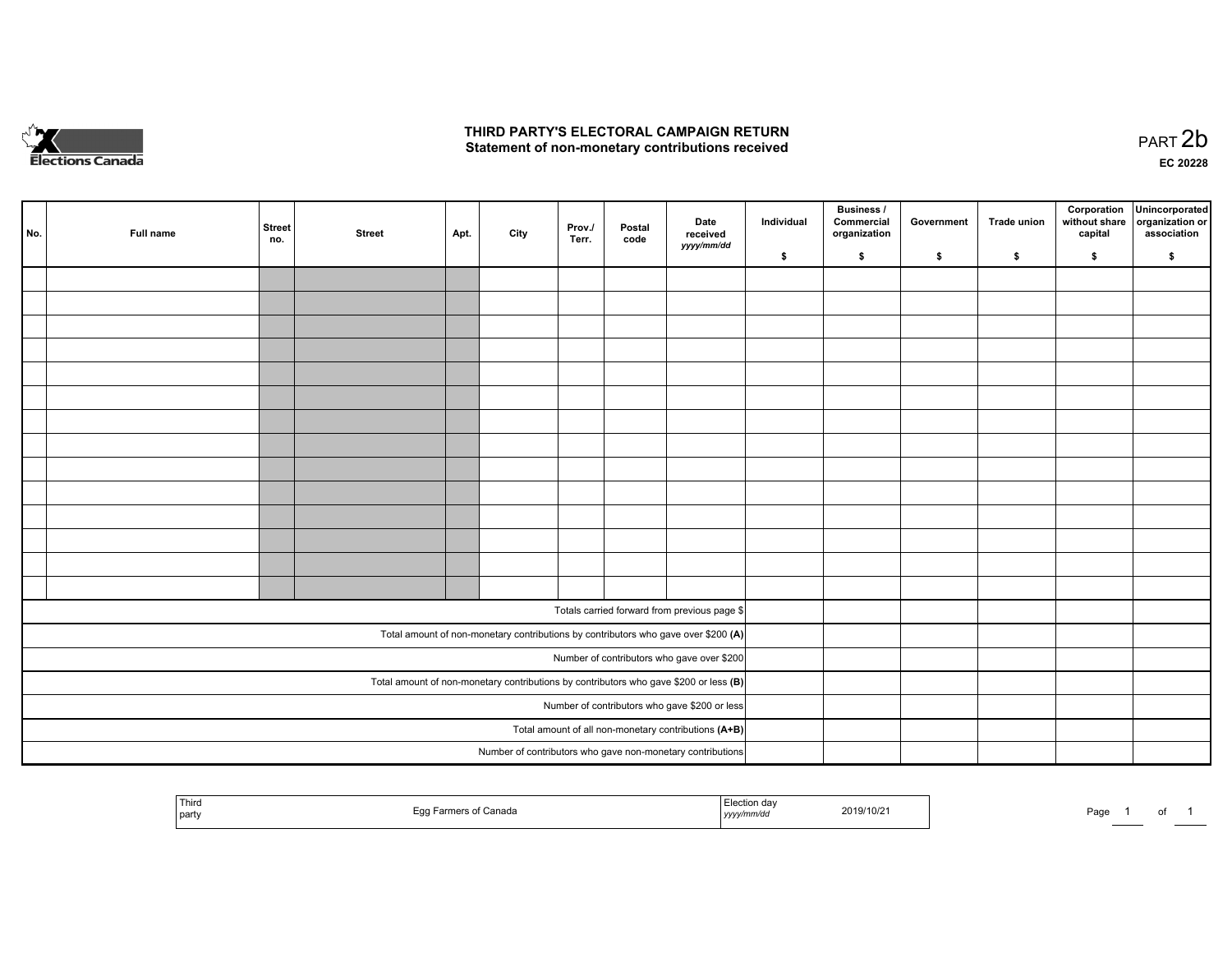

## **THIRD PARTY'S ELECTORAL CAMPAIGN RETURN STATE:** PRACT OF OPPRESS TO PART 2C STATE STATE STATE STATE STATE STATE STATE STATE STATE STATE STATE STATE STA<br>PART 2C Statement of operating loans received

**EC 20228**

| No. | Full name | <b>Street</b><br>no. | <b>Street</b> | Apt. | City | Prov./<br>Terr. | Postal<br>code | Date<br>received                                                | Individual | <b>Business /</b><br>Commercial<br>organization | Government | <b>Trade union</b> | Corporation<br>capital | Unincorporated<br>without share organization or<br>association |
|-----|-----------|----------------------|---------------|------|------|-----------------|----------------|-----------------------------------------------------------------|------------|-------------------------------------------------|------------|--------------------|------------------------|----------------------------------------------------------------|
|     |           |                      |               |      |      |                 |                | yyyy/mm/dd                                                      | \$         | \$                                              | \$         | \$                 | \$                     | \$                                                             |
|     |           |                      |               |      |      |                 |                |                                                                 |            |                                                 |            |                    |                        |                                                                |
|     |           |                      |               |      |      |                 |                |                                                                 |            |                                                 |            |                    |                        |                                                                |
|     |           |                      |               |      |      |                 |                |                                                                 |            |                                                 |            |                    |                        |                                                                |
|     |           |                      |               |      |      |                 |                |                                                                 |            |                                                 |            |                    |                        |                                                                |
|     |           |                      |               |      |      |                 |                |                                                                 |            |                                                 |            |                    |                        |                                                                |
|     |           |                      |               |      |      |                 |                |                                                                 |            |                                                 |            |                    |                        |                                                                |
|     |           |                      |               |      |      |                 |                |                                                                 |            |                                                 |            |                    |                        |                                                                |
|     |           |                      |               |      |      |                 |                |                                                                 |            |                                                 |            |                    |                        |                                                                |
|     |           |                      |               |      |      |                 |                |                                                                 |            |                                                 |            |                    |                        |                                                                |
|     |           |                      |               |      |      |                 |                |                                                                 |            |                                                 |            |                    |                        |                                                                |
|     |           |                      |               |      |      |                 |                |                                                                 |            |                                                 |            |                    |                        |                                                                |
|     |           |                      |               |      |      |                 |                |                                                                 |            |                                                 |            |                    |                        |                                                                |
|     |           |                      |               |      |      |                 |                |                                                                 |            |                                                 |            |                    |                        |                                                                |
|     |           |                      |               |      |      |                 |                |                                                                 |            |                                                 |            |                    |                        |                                                                |
|     |           |                      |               |      |      |                 |                | Totals carried forward from previous page \$                    |            |                                                 |            |                    |                        |                                                                |
|     |           |                      |               |      |      |                 |                | Total amount of loans by lenders who provided over \$200 (A)    |            |                                                 |            |                    |                        |                                                                |
|     |           |                      |               |      |      |                 |                | Number of lenders who provided over \$200                       |            |                                                 |            |                    |                        |                                                                |
|     |           |                      |               |      |      |                 |                | Total amount of loans by lenders who provided \$200 or less (B) |            |                                                 |            |                    |                        |                                                                |
|     |           |                      |               |      |      |                 |                | Number of lenders who provided \$200 or less                    |            |                                                 |            |                    |                        |                                                                |
|     |           |                      |               |      |      |                 |                | Total amount of all loans (A+B)                                 |            |                                                 |            |                    |                        |                                                                |
|     |           |                      |               |      |      |                 |                | Number of all lenders who provided loans                        |            |                                                 |            |                    |                        |                                                                |

| Third<br>Eag Earmers<br>≅ of Canada.<br>l partv | יction da<br>2019/10/21<br>yyyy/mm/dd | Page | 0t |
|-------------------------------------------------|---------------------------------------|------|----|
|-------------------------------------------------|---------------------------------------|------|----|

Page 1 of 1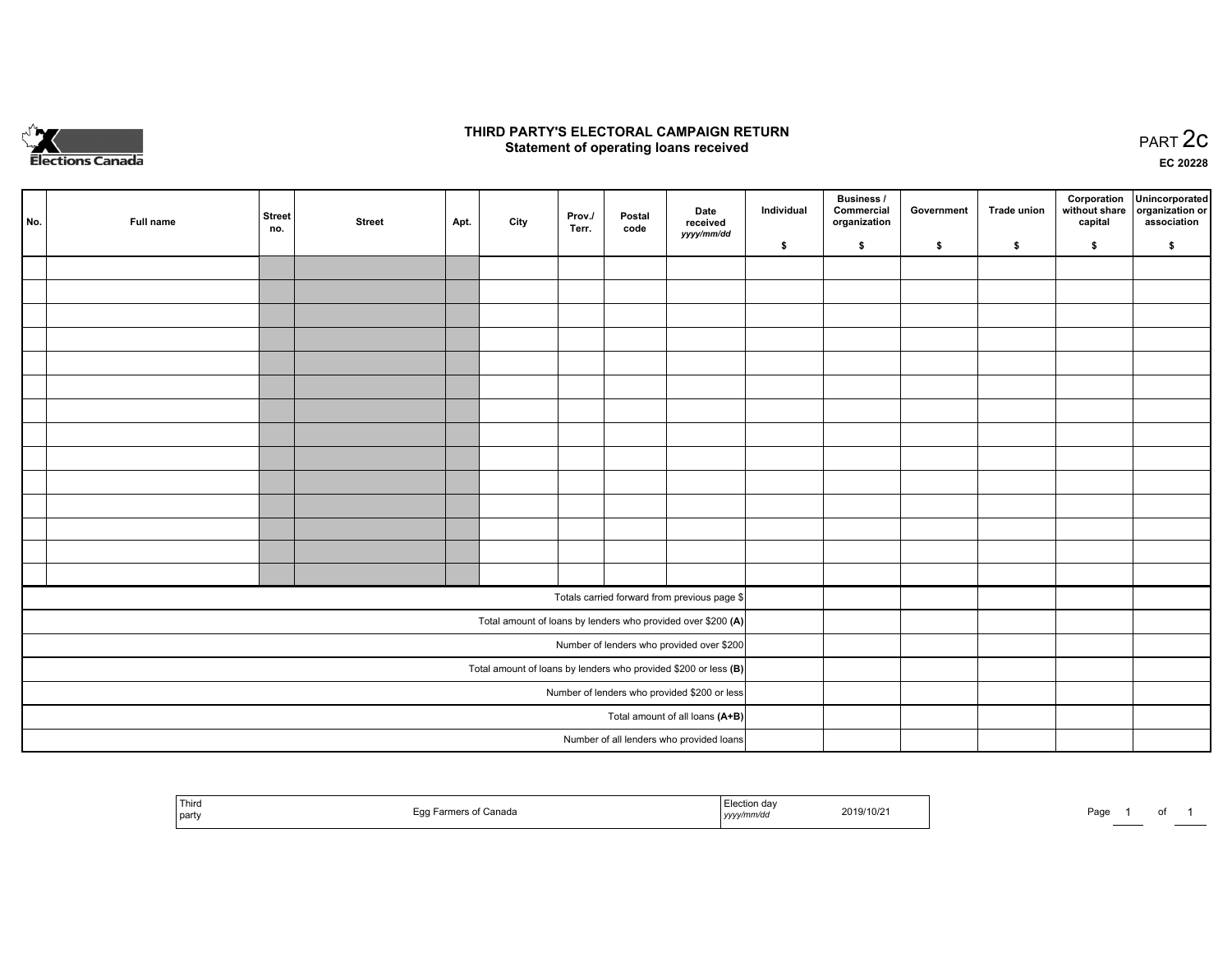

# **THIRD PARTY'S ELECTORAL CAMPAIGN RETURN S** ELECTORAL CAMPAIGN RETURN<br>Summary of inflows PART 2d

٦

| No.   | Type of contributor / lender                    | <b>Monetary</b><br>contributions<br>(Part 2a) | Non-monetary<br>contributions<br>(Part 2b) | Loans<br>(Part 2c) | <b>Total</b> | Number of<br>contributors and<br>lenders |
|-------|-------------------------------------------------|-----------------------------------------------|--------------------------------------------|--------------------|--------------|------------------------------------------|
|       |                                                 | \$                                            | \$                                         | \$                 | \$           |                                          |
| 1.    | Individuals                                     |                                               |                                            |                    |              |                                          |
|       | 2. Businesses / Commercial organizations        |                                               |                                            |                    |              |                                          |
| 3.    | Governments                                     |                                               |                                            |                    |              |                                          |
| 4.    | Trade unions                                    |                                               |                                            |                    |              |                                          |
| 5.    | Corporations without share capital              |                                               |                                            |                    |              |                                          |
|       | 6. Unincorporated organizations or associations |                                               |                                            |                    |              |                                          |
|       | 7.   Total (items 1 to 6)                       |                                               |                                            |                    |              |                                          |
| Total |                                                 |                                               |                                            |                    |              |                                          |
|       | 8. Amount of third party's resources used       |                                               |                                            |                    | 7,540.61     |                                          |
| 9.    | Grand total (items 7 and 8)                     |                                               |                                            |                    |              |                                          |

| ' Third<br>party | Farmers of Canada<br>Egg | Election dav<br>yyyy/mm/dd | 2019/10/21 |
|------------------|--------------------------|----------------------------|------------|
|------------------|--------------------------|----------------------------|------------|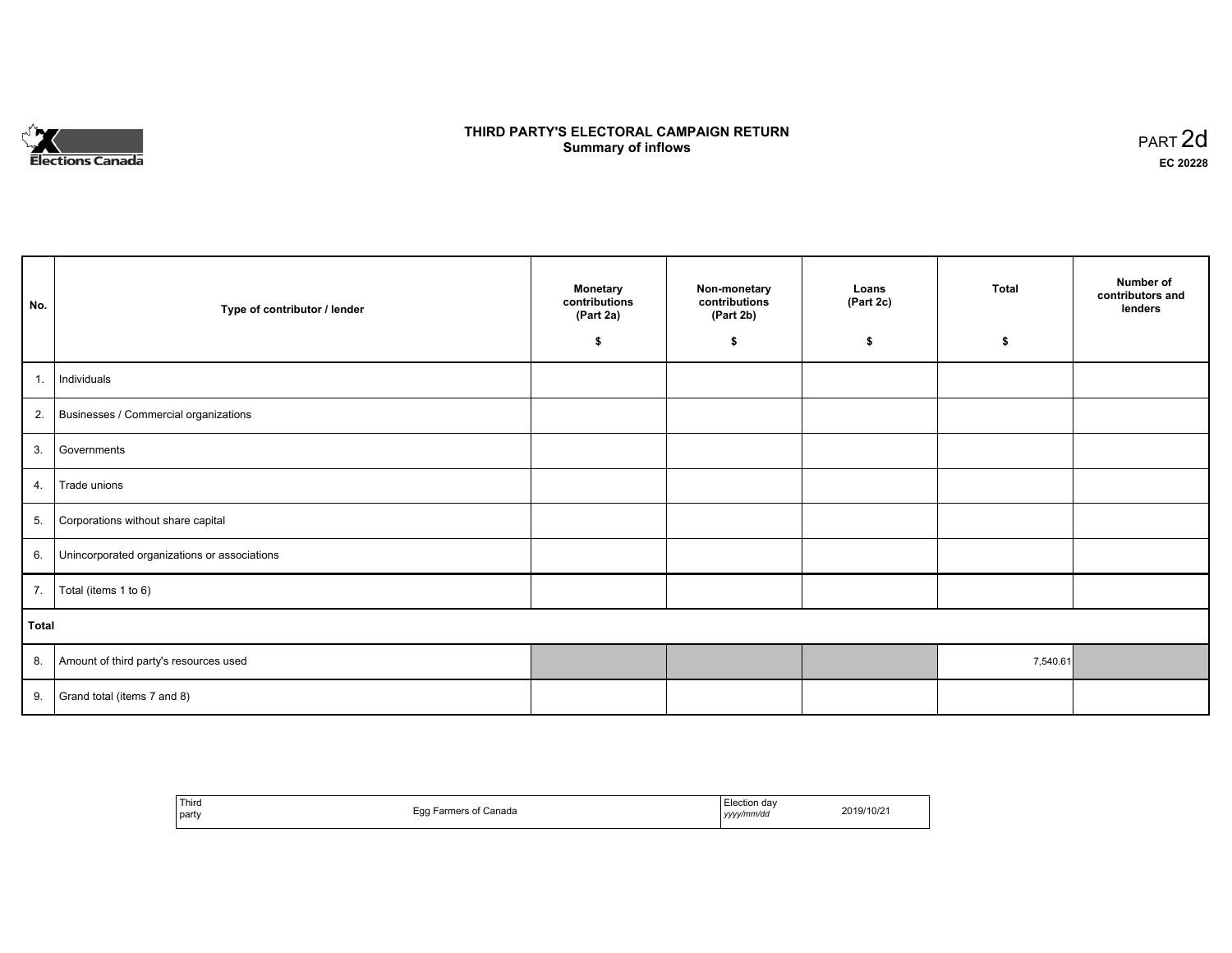

## **THIRD PARTY'S ELECTORAL CAMPAIGN RETURN Statement of expenses incurred for regulated activities that take place during the pre-election period**  *(Only applicable to a fixed-date general election)*

For a list of expense types, expense categories and expense subcategories, refer to Annex II in the Instructions.

| No.      | Date<br>incurred<br>yyyy/mm/dd | ED Code<br>(if applicable) | Supplier | <b>Expense type</b> | <b>Expense</b><br>category | Expense<br>subcategory | Starting date<br>of activity,<br>advertisement<br>or survey<br>yyyy/mm/dd | Ending date<br>of activity,<br>advertisement<br>or survey<br>yyyy/mm/dd | Place of activity or<br>advertisement        | <b>Expense amount</b><br>\$ |
|----------|--------------------------------|----------------------------|----------|---------------------|----------------------------|------------------------|---------------------------------------------------------------------------|-------------------------------------------------------------------------|----------------------------------------------|-----------------------------|
|          |                                |                            |          |                     |                            |                        |                                                                           |                                                                         |                                              |                             |
|          |                                |                            |          |                     |                            |                        |                                                                           |                                                                         |                                              |                             |
|          |                                |                            |          |                     |                            |                        |                                                                           |                                                                         |                                              |                             |
|          |                                |                            |          |                     |                            |                        |                                                                           |                                                                         |                                              |                             |
|          |                                |                            |          |                     |                            |                        |                                                                           |                                                                         |                                              |                             |
|          |                                |                            |          |                     |                            |                        |                                                                           |                                                                         |                                              |                             |
|          |                                |                            |          |                     |                            |                        |                                                                           |                                                                         |                                              |                             |
|          |                                |                            |          |                     |                            |                        |                                                                           |                                                                         |                                              |                             |
|          |                                |                            |          |                     |                            |                        |                                                                           |                                                                         |                                              |                             |
|          |                                |                            |          |                     |                            |                        |                                                                           |                                                                         |                                              |                             |
|          |                                |                            |          |                     |                            |                        |                                                                           |                                                                         |                                              |                             |
|          |                                |                            |          |                     |                            |                        |                                                                           |                                                                         |                                              |                             |
|          |                                |                            |          |                     |                            |                        |                                                                           |                                                                         |                                              |                             |
|          |                                |                            |          |                     |                            |                        |                                                                           |                                                                         |                                              |                             |
|          |                                |                            |          |                     |                            |                        |                                                                           |                                                                         |                                              |                             |
|          |                                |                            |          |                     |                            |                        |                                                                           |                                                                         |                                              |                             |
|          |                                |                            |          |                     |                            |                        |                                                                           |                                                                         |                                              |                             |
|          |                                |                            |          |                     |                            |                        |                                                                           |                                                                         | Totals carried forward from previous page \$ |                             |
| Total \$ |                                |                            |          |                     |                            |                        |                                                                           |                                                                         |                                              |                             |

| Third<br><b>STATISTICS</b><br>  party | Canada | ⊨lection dav<br>2019/10/2<br>.<br>yyyymm/ar | Page |
|---------------------------------------|--------|---------------------------------------------|------|
|---------------------------------------|--------|---------------------------------------------|------|

PART 3a **EC 20228**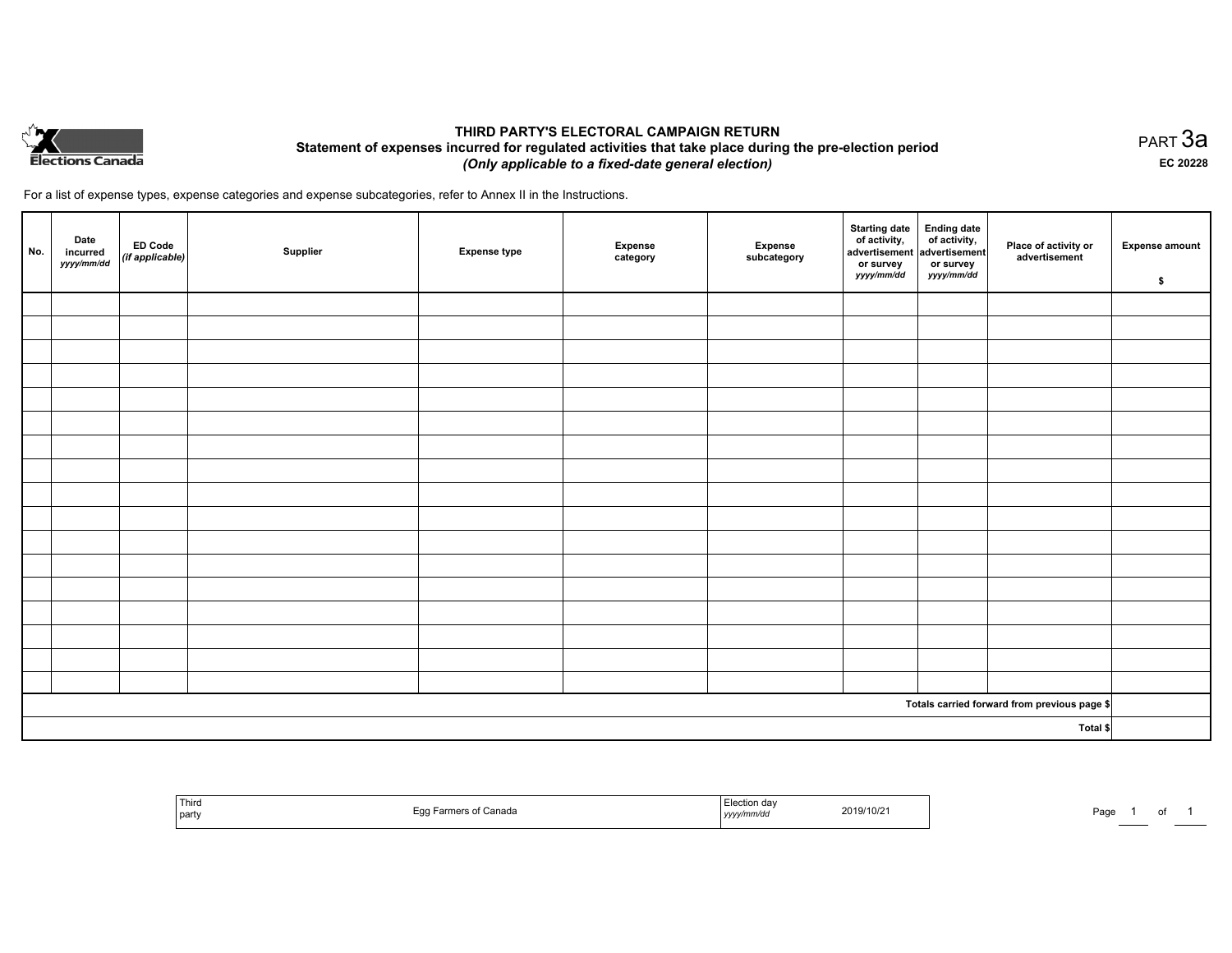

# **THIRD PARTY'S ELECTORAL CAMPAIGN RETURN Statement of expenses incurred for regulated activities that take place during the election period**<br>PART  $3\mathsf{b}$

**EC 20228**

For a list of expense types, expense categories and expense subcategories, refer to Annex II in the Instructions.

| No.            | Date<br>incurred<br>yyyy/mm/dd | <b>ED Code</b><br>(if applicable) | Supplier          | <b>Expense type</b>  | Expense<br>category | Expense<br>subcategory | <b>Starting date</b><br>of activity,<br>advertisement<br>or survey<br>yyyy/mm/dd | <b>Ending date</b><br>of activity,<br>advertisement<br>or survey<br>yyyy/mm/dd | Place of activity or<br>advertisement        | <b>Expense amount</b><br>\$ |
|----------------|--------------------------------|-----------------------------------|-------------------|----------------------|---------------------|------------------------|----------------------------------------------------------------------------------|--------------------------------------------------------------------------------|----------------------------------------------|-----------------------------|
|                | 2019/11/29                     |                                   | GCI Canada        | Election advertising | Advertising         | Design and development | 2019/09/23                                                                       | 2019/10/19                                                                     | Facebook (national)                          | 2,747.50                    |
| $\overline{2}$ | 2019/11/23                     |                                   | <b>GCI Canada</b> | Election advertising | Advertising         | Content boosting       | 2019/09/23                                                                       | 2019/10/19                                                                     | Facebook (national)                          | 4,793.11                    |
|                |                                |                                   |                   |                      |                     |                        |                                                                                  |                                                                                |                                              |                             |
|                |                                |                                   |                   |                      |                     |                        |                                                                                  |                                                                                |                                              |                             |
|                |                                |                                   |                   |                      |                     |                        |                                                                                  |                                                                                |                                              |                             |
|                |                                |                                   |                   |                      |                     |                        |                                                                                  |                                                                                |                                              |                             |
|                |                                |                                   |                   |                      |                     |                        |                                                                                  |                                                                                |                                              |                             |
|                |                                |                                   |                   |                      |                     |                        |                                                                                  |                                                                                |                                              |                             |
|                |                                |                                   |                   |                      |                     |                        |                                                                                  |                                                                                |                                              |                             |
|                |                                |                                   |                   |                      |                     |                        |                                                                                  |                                                                                |                                              |                             |
|                |                                |                                   |                   |                      |                     |                        |                                                                                  |                                                                                |                                              |                             |
|                |                                |                                   |                   |                      |                     |                        |                                                                                  |                                                                                |                                              |                             |
|                |                                |                                   |                   |                      |                     |                        |                                                                                  |                                                                                |                                              |                             |
|                |                                |                                   |                   |                      |                     |                        |                                                                                  |                                                                                |                                              |                             |
|                |                                |                                   |                   |                      |                     |                        |                                                                                  |                                                                                |                                              |                             |
|                |                                |                                   |                   |                      |                     |                        |                                                                                  |                                                                                |                                              |                             |
|                |                                |                                   |                   |                      |                     |                        |                                                                                  |                                                                                |                                              |                             |
|                |                                |                                   |                   |                      |                     |                        |                                                                                  |                                                                                | Totals carried forward from previous page \$ |                             |
| Total \$       |                                |                                   |                   |                      |                     | 7,540.61               |                                                                                  |                                                                                |                                              |                             |

| Third<br>Eaa<br>≿anada<br>$\sim$<br>l party<br>ັບ | ≅≏tion da⊾<br>2019/10/2<br>.nm/ar<br>,,,,, | Page<br>0t |
|---------------------------------------------------|--------------------------------------------|------------|
|---------------------------------------------------|--------------------------------------------|------------|